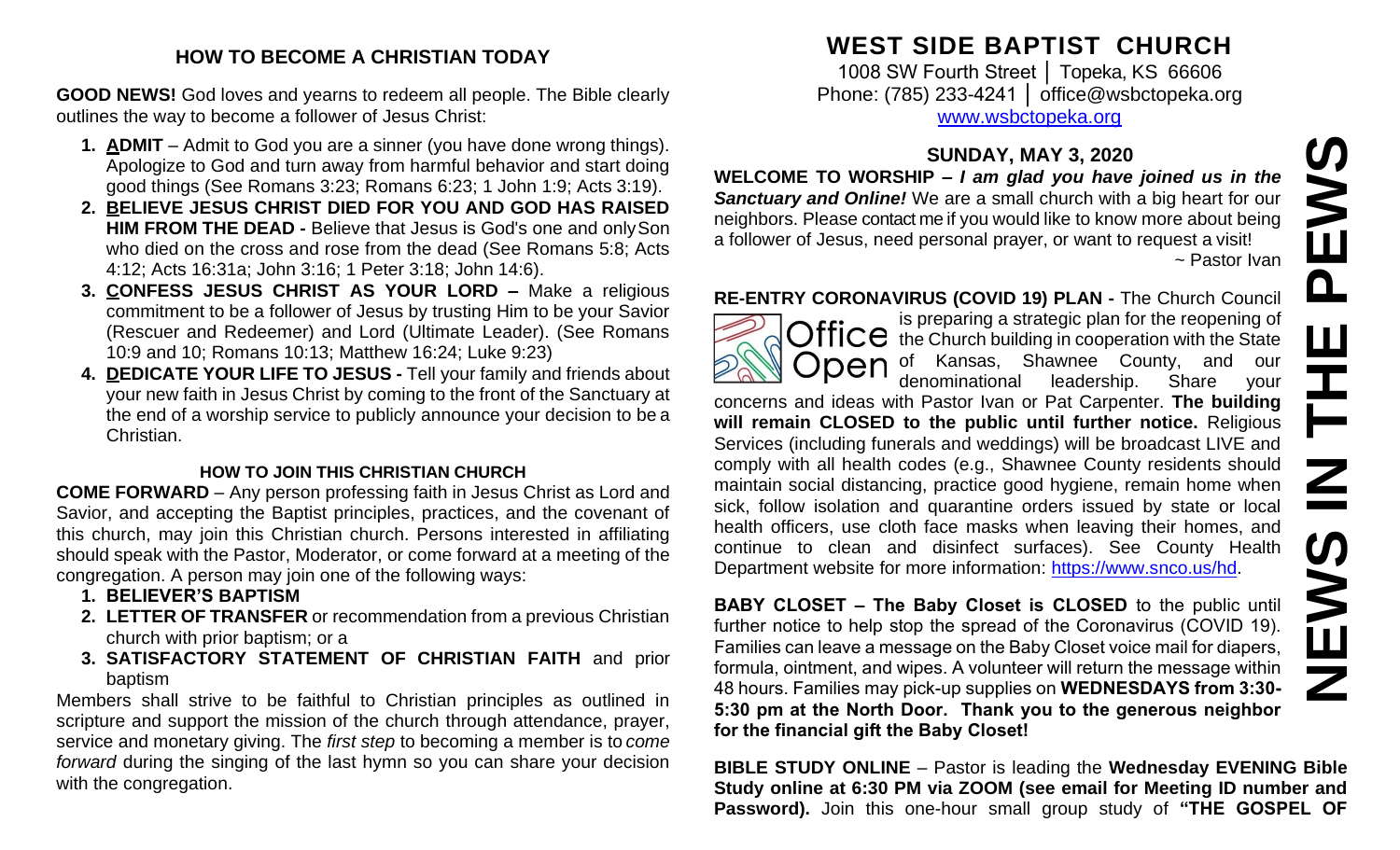**MATTHEW."** Bible studies are free and open to the public.

**FOOD PANTRY -** Free Fruit and Vegetable Food Pantry on Wednesdays from 3:30 to 5:30 pm, while supplies last. **MOBILE SITE**: enter western PARKING



LOT from 4th and CLAY Streets; do not park or exit your vehicle. Program Eligibility: Permanent residents in the Topeka area (zip code 66601-66619). Quondam: Clients are limited to receive one distribution per week. Call the Church Office at (785) 233- 4241 for holiday and weather-related closures. Equal Opportunity. \*All food is available at no cost.

**HOSPITAL & EMERGENCIES –** If you or a loved one is admitted to the hospital for an emergency or for surgery, **the hospital staff and chaplains' office will NOT contact the Church Office or the Pastor**. **You or a family member must call the Church Office at (785) 233-4241 or the PASTOR at HOME (785) 267-0936**. Pastor will visit as State and County health code allow.

**INTERNATIONAL MINISTRIES – IM has canceled the 2020 World Mission Conference at the Green Lake Conference Center (Wisc) this summer**. The IM Board meeting scheduled for Chicago in June has been moved online. Pastor will attend the meeting on Zoom.

**MISSION COMMITTEE** – The Mission Committee meet on Sunday, April 26. The **June Mission Trip to Murrow Indian Children's Home has been postponed** until late fall. Participation in the **Bethel Neighborhood Center Fifth Friday Meals has been suspended** until further notice. Please continue to pray for our mission partners and social service agencies.

**NEWSLETTER –** Read the May issue of church newsletter, The Witness, online at **[https://wsbctopeka.org/downloads](https://wsbctopeka.org/downloads/)** or pick-up a copy at the church.

**ONLINE WORSHIP -** Stay Safe at Home but Pray with the Church Online! Join us **ONLINE for WORSHIP this Sunday at 10:30 am**. The service bulletin with song lyrics is attached to this electronic mail or downloaded at https://wsbctopeka.org/downloads. All services will be broadcast LIVE on **[FACEBOOK](https://www.facebook.com/wsbctopeka) and [YOUTUBE.](http://www.youtube.com/channel/UCbIF8rvtPVFk2iJWJMCQHKw)**

**GIVING** – Thank you for giving generously during the Coronavirus (COVID 19) national crisis. Please mail your gifts to the Church, drop off in the secure mailbox, or give ONLINE at [https://west-side-baptist](https://west-side-baptist-church.square.site/)[church.square.site.](https://west-side-baptist-church.square.site/)



**TOPEKA PUBLIC SCHOOL LUNCHES –** Thank you for the amazing volunteers who have help feed 675+ kids at Meadows Elementary School for the past four weeks! The Church will continue to oversee the Grab-n-Go lunch program through May 1, 2020. The TPS School District will begin feeding kids again on Monday, May 4. Help show our gratitude for doing an awesome job serving as the hands and feet of Christ!

**QUEST YOUTH CAMPS –** Canceled. The Green Lake Conference Center has canceled all Quest Youth Camps for the 2020 summer.

**YOUTH 4TEN LEADERSHIP** – The Region has canceled the 4TEN Youth Leadership Mission Trip to Rainbow Acres the first week of June 2020.

**FINANCIAL GIVING** – Thank you for the generous support of the work of God in and through West Side Baptist Church. Donations report:

|                           | 04-26-2020 | Y-T-D         |
|---------------------------|------------|---------------|
| <b>General Fund</b>       | 2,285.00   | \$60,161.62   |
| Building Fund/Cap. Cm. \$ | 480.00     | \$3,380.00    |
| <b>Sunday School</b>      |            | 130.25        |
| Am. Baptist Women         | \$         | 732.09<br>S   |
| Am. For Christ Offering   | \$         | 1,745.00<br>S |
| <b>Baby Closet</b>        |            | 25.00         |
| Fellowship/Benevolence \$ | 250.00     | 2,353.00      |

#### **HOMEBOUND & CARE FACILITIES:**

| *Cunningham, June - Brewster Place | *Kieffer, Alice                |
|------------------------------------|--------------------------------|
| *Dell, Shirley & Larry             | *Lundgren, Hilda               |
| *Goodnow, Grace                    | *May, Renea                    |
| *Farrar, Helen -Plaza West         | *Moody, Rogene - Homestead     |
| *Haney, Gerald                     | *Penny, Theo                   |
| *Hunter, Russ                      | *Perkins, Edward               |
| *Johnson, Mary Lou - Aldersgate    | *Smith-Tindall, Hazel - Ottawa |
|                                    |                                |